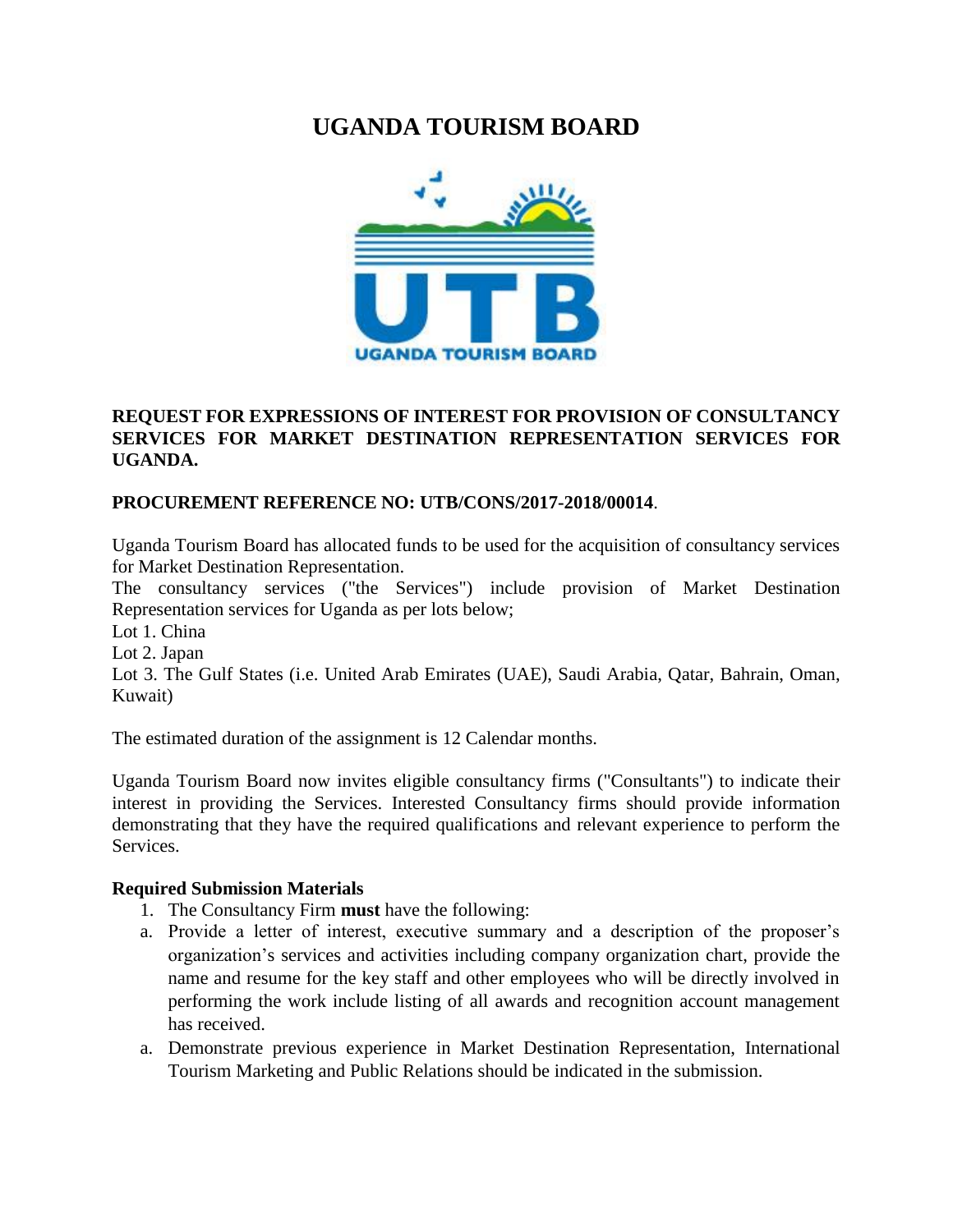- b. The company must be willing to provide exclusive services to Destination Uganda and to no other destination in East Africa.
- c. The Firm should demonstrate a thorough understanding of Uganda Tourism and travel product and experience in the destination Marketing.
- d. Key professional experts on the project must demonstrate at least 10 years of proven Market Destination Representation experience. The Firm Must have at least one Ugandan Expert on the Key Professional Team with experience in Tourism Industry in Uganda.
- e. The Firm must possess Primary Representation offices in the respective Tourism source Markets. The offices must be located in the major cities in the key source markets.
- f. Annual revenues of at least USD 10 Million per year, over the past five years.

# **The Shortlisting Criteria**

The Technical Team from Uganda Tourism Board shall review the Expression of Interest (EOI) and rate them on the following criteria:

- 1. Demonstrated experience.
	- a. Quality of experience in previous tourism related accounts for over ten(10) years and ability to implement a strong Market Destination Representation program aligned with Uganda's Destination Brand. The firm must demonstrate relevant experience of at least three (3) projects similar in nature and scope in the last five years.
- 2. Scope of Work
	- a. Depth, creativity and perceived effectiveness of proposed programs in scope of work and likelihood of achieving program objectives.
	- b. Effectiveness and suitability of strategic and tactical approach.
	- c. Quality of Approach & Performance Metrics
- 3. Creativity
	- a. Creativity demonstrated in the Strategy development and realistic execution of plans.
- 4. Familiarity with Uganda tourism product.
	- a. Extent of knowledge and familiarity with the destination, hotels and lodges, ground operators, attractions, activities, events and the tourism value chain.
- 5. Resource Evaluation.
	- a. Personnel qualifications and prior experience in Market Destination Representation
	- b. Office addresses in the major cities in key source markets.
- 6. Capabilities of the firm including annual revenues of at least Ten(10) Million Dollars per year.
- 7. Cost effectiveness
	- a. The effective and efficient utilization of relevant Professional skills and allocation of time against activities for the entire duration of the project.